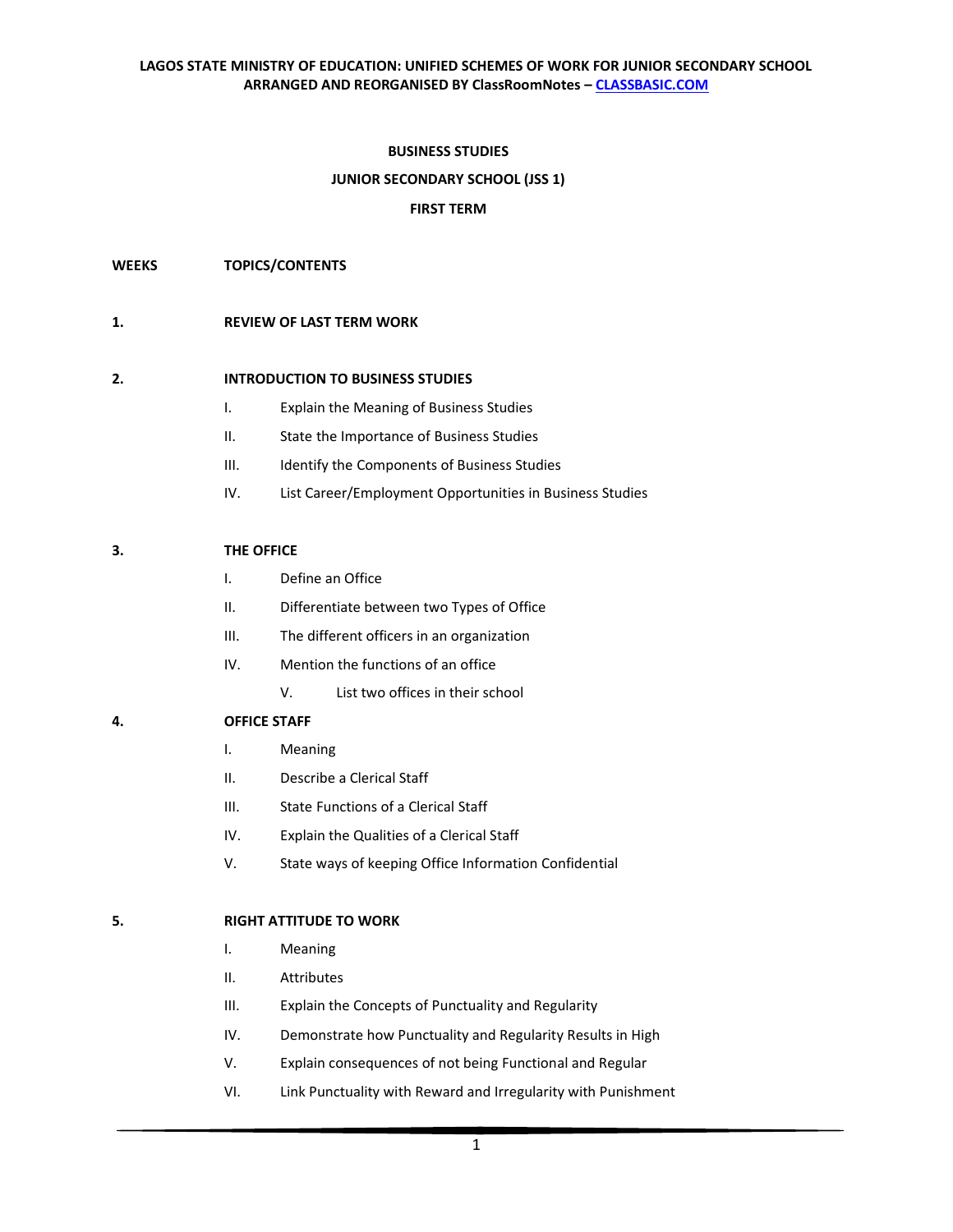- VII. Explain the Meaning of Devotion to Duty.
- VIII. Explain the Effect Devotion on Productivity and Development.

# **6. THE DEPARTMENT IN AN OFFICE/ORGANIZATION**

- I. Different Department in an Organization
- II. Function of the various Department

# **7. INTRODUCTION TO COMMERCE**

- I. Define Commerce
- II. List Importance of Commerce
- III. Activities which Aid Commerce

# **8. DIVISION OF COMMERCE**

- I. Classify Commerce
- II. Differentiate between Home and Foreign Trades
- III. Explain Import and Export Trades
- IV. List Products involved in Home and Trade
- V. List Products involved in Foreign Trade

## 9. **PRODUCTION**

- I. Define Production
- II. Explain Types of Production
- III. Effective of Production on Environment/Society

# **10. | 11. REVISION**

# **12. EXAMINATION**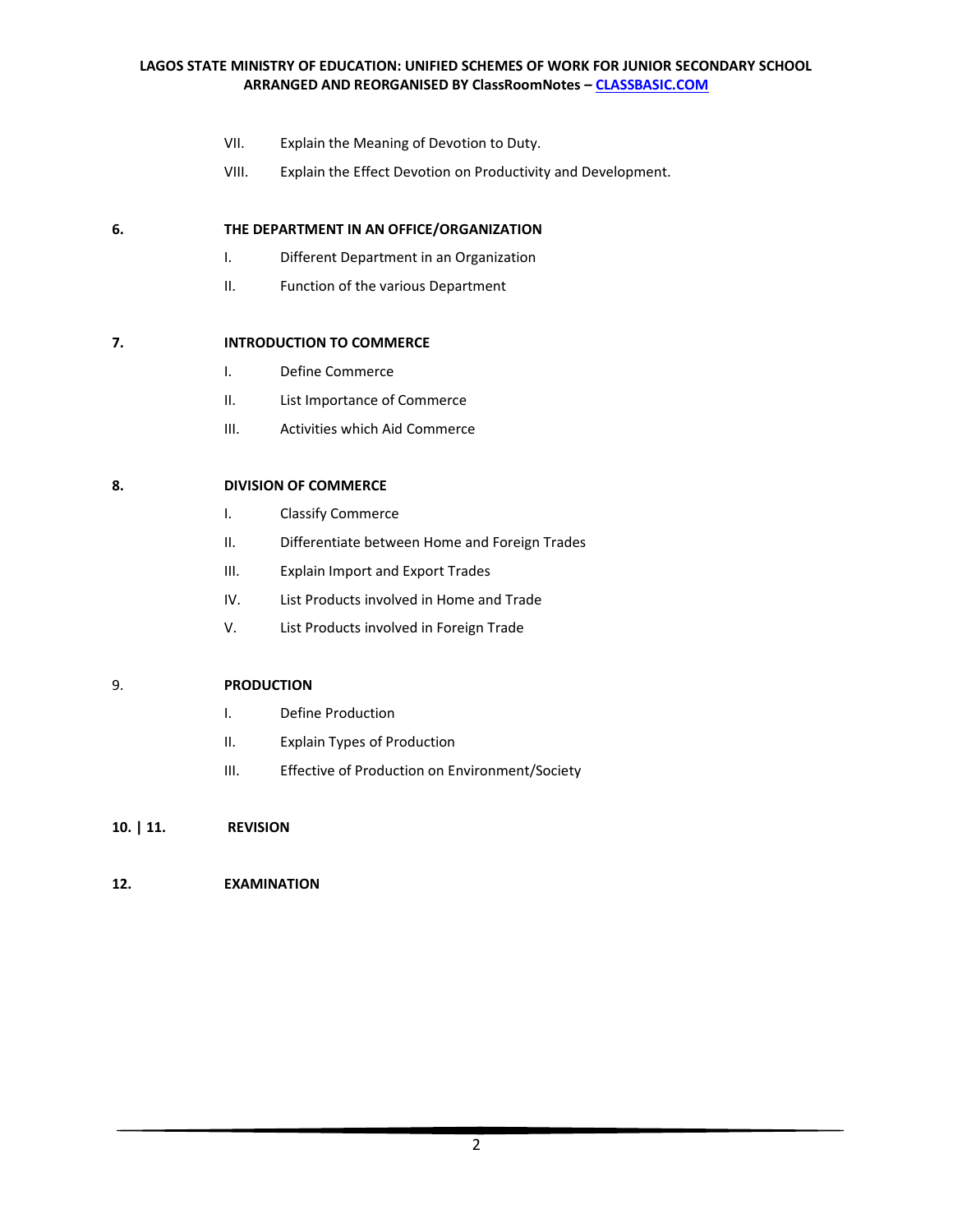## **BUSINESS STUDIES**

# **JUNIOR SECONDARY SCHOOL (JSS 1)**

## **SECOND TERM**

# **WEEKS TOPICS/CONTENTS**

## **1. FACTORS OF PRODUCTION**

- I. Meaning and uses of factors of production
- II. List the factors of production
- III. State the features of each factor of production
- IV. Mention the importance of each factor of production of business

# **2. TYPES OF OCCUPATION**

- I. Define Occupation
- II. Division
- III. Explain the different Types of Occupation
- IV. Factors which affect Occupation
- V. Differentiate between Direct and Indirect Services

## **3. HONESTY OF BUSINESS**

- I. Explain of truthfulness
- II. State the attributes of truthfulness
- III. Factors that cause people to lie.
- IV. Mention the rewards of being truthful
- V. Describe the consequences of not being truthful
- VI. Explain the meaning of fair play
- VII. Describe the attributes involved in fair play

# **4. ETHICS IN SOURCING CHEMICALS**

Explain the meaning of Ethics guiding sourcing of chemicals

## **5. ENTREPRENEURSHIP**

- I. State the Meaning of Entrepreneurship
- II. State the Meaning of Enterprise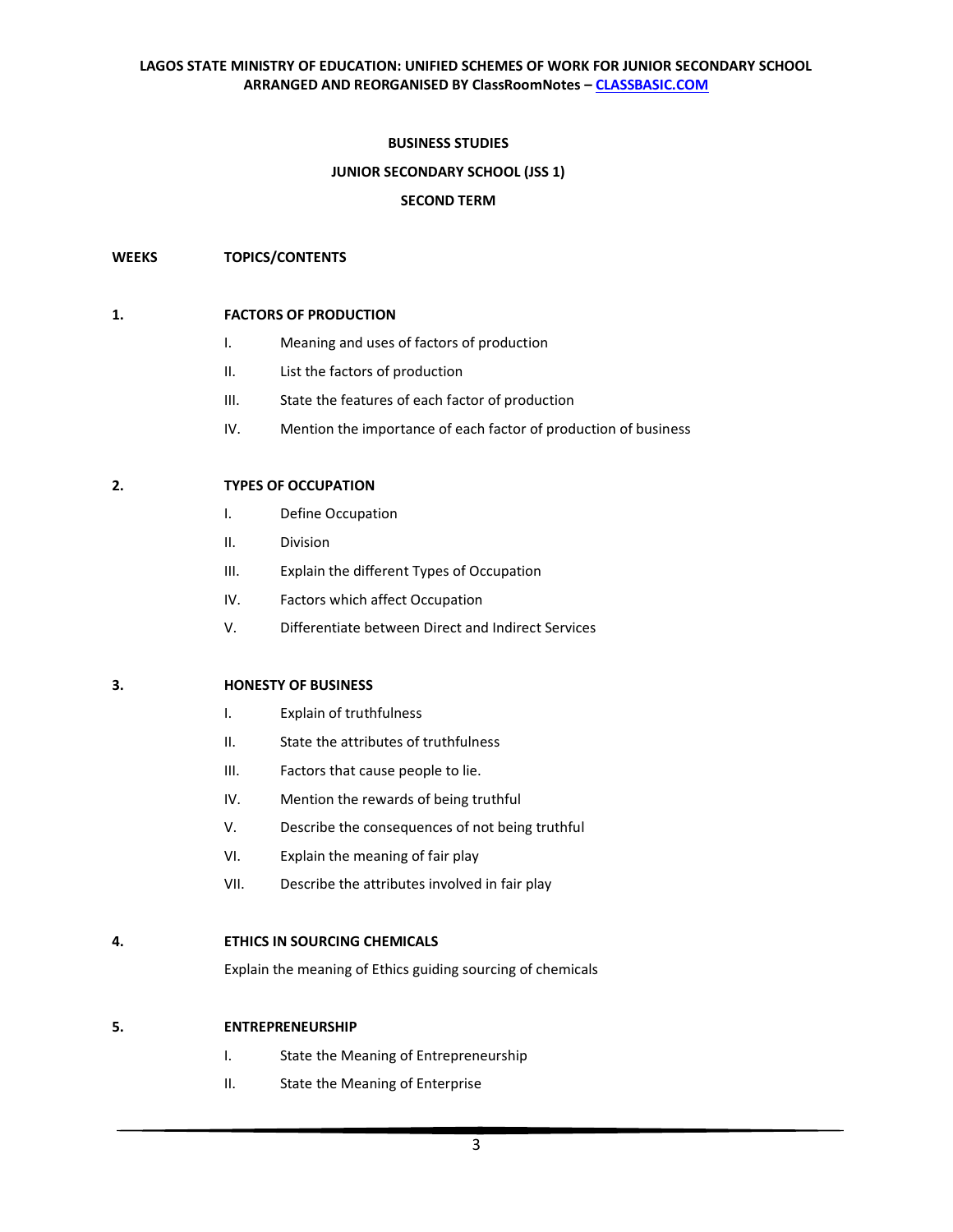- III. Define Self Employment
- IV. Maintain facilities available for Self Employment
- V. List successful Entrepreneurs in your Locality Nigeria and Internationally.

## **6. IMPORTANCE OF ENTREPRENEURSHIP**

- I. Meaning and importance of Entrepreneurship
- II. Functions of Entrepreneurship

#### **7. FORMS OF BUSINESS ORGANISATION**

- I. Explain the Features of each Types of Business Organization
- II. Enumerate the Advantages and Disadvantages of each Form of Business

#### **8. CONSUMER, MARKET AND SOCIETY**

- I. Explain Who is a Consumer
- II. Explain the Meaning of Market and Society
- III. Mention three needs for Consumer Education
- IV. State the importance of consumer education
- V. Explain the consequences of Lack of Consumer Education

## **9. NEED FOR MONITORING AND CONTROL OF CHEMICALS**

- I. Explain the meaning of chemicals
- II. Distinguish between chemical suitable and not suitable for use
- III. Explain the need for monitoring and controlling chemicals suitable and not suitable for use.

## **10. INTRODUCTION TO BOOK KEEPING**

- I. State the Meaning of Book Keeping
- II. Explain the Importance of Book Keeping to Business
- III. Identify qualities of Book Keepers
- IV. Identify Common Book Keeping Practices

# **11. | 12. REVISION AND EXAMINATION**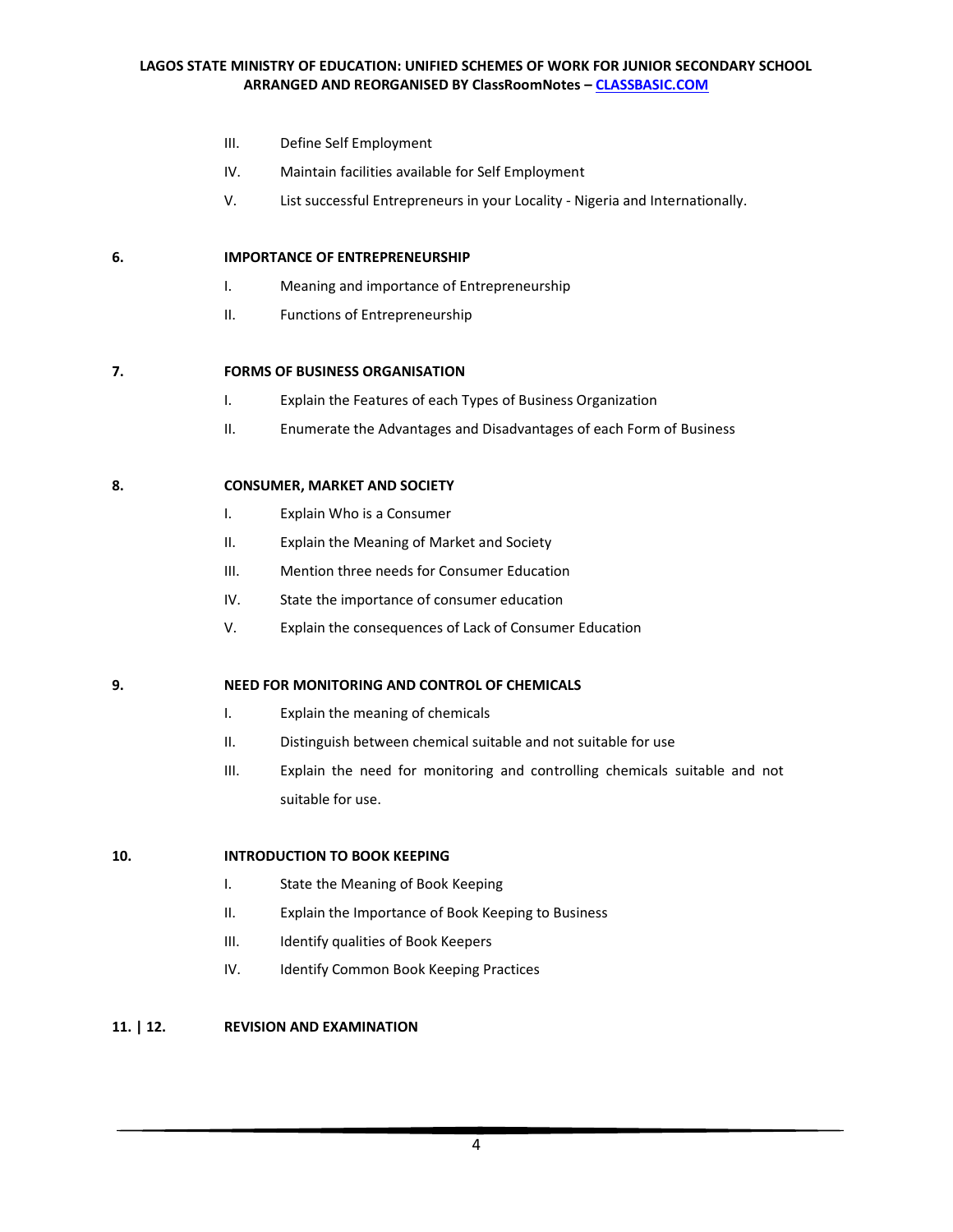# **BUSINESS STUDIES**

# **JUNIOR SECONDARY SCHOOL (JSS 1)**

## **THIRD TERM**

## **WEEKS TOPICS/CONTENTS**

## **1. SOURCE DOCUMENTS**

- I. Explain the Meaning of Source Documents
- II. Mention the Uses of Source Documents
- III. Types of Documents
- IV. Explain the Content of Source Document
- V. Differentiate between Cash and Credit Transaction
- Vi. Extract Information from Source Documents for Book Keeping Purposes

#### **2. JOURNAL**

- I. Explain the Meaning of a Journal
- II. Draw the Correct Form of a Journal
- V. List different Types of Journals
- IV. Forms of a Journals
- V. Identify the Content of Books of Original Entry
- VI. Use Source Documents for the Preparation of Appropriate Books of Original Entry.
- VII. Enter correctly, Information from Source Documents into Books of Original Entry

## **3. DOUBLE ENTRY BOOK – KEEPING**

- I. State the Meaning of Double Entry Book Keeping
- II. Double Entry Treatment of Assets Liabilities, Treatment of Expenses
- III. Analyse events and Transaction using Double Entry System
- IV. Match Debit Entry with Corresponding Credit Entry.
- V. Meaning of Journals
- VI. Meaning of Ledger
- VII. Classes of Ledger
- VIII. Classification of Accounts
- IX. Identify accounts to credited and accounts to be debited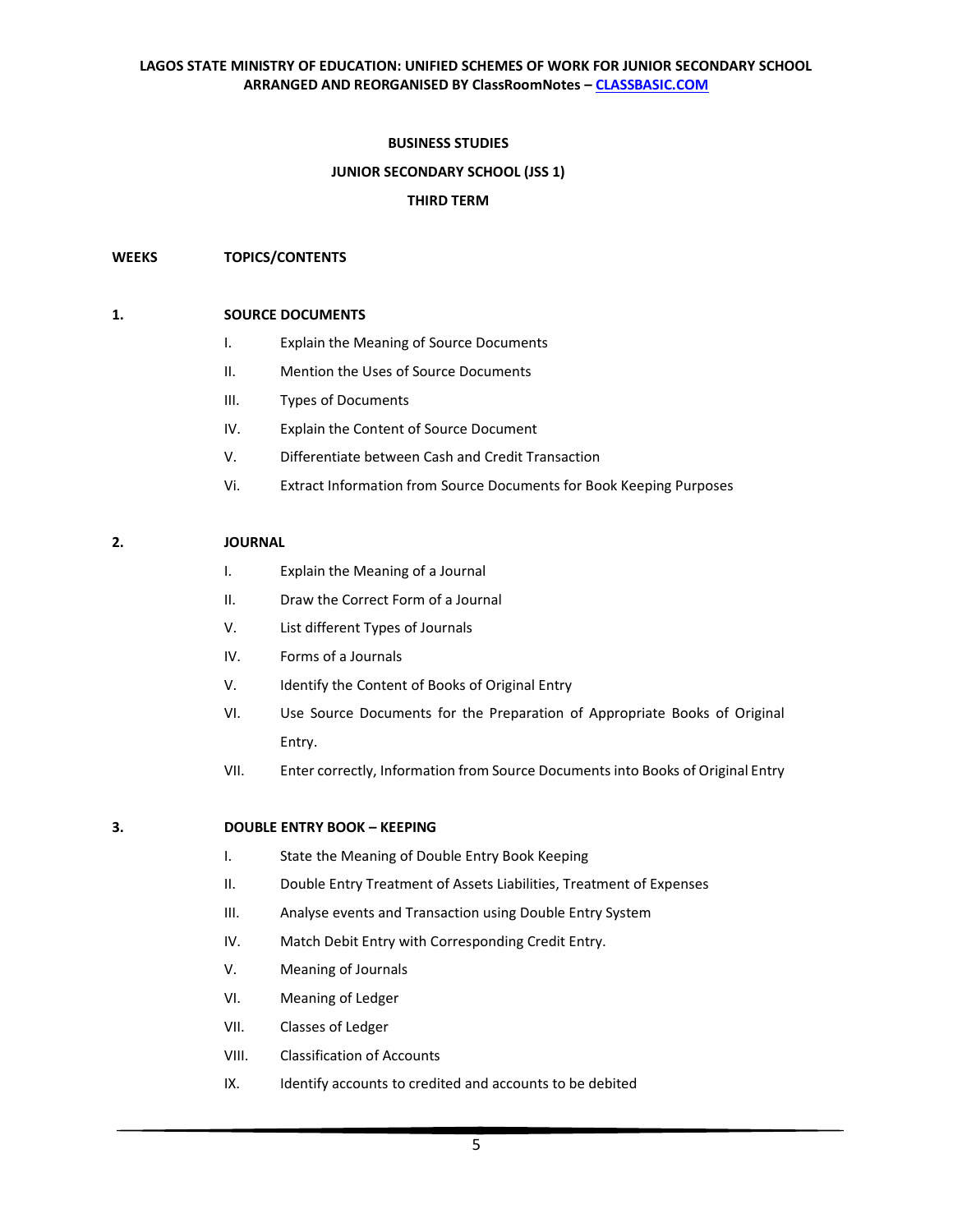X. Post from journals to ledgers

## **4. INTRODUCTION OF KEYBOARDING**

- I. Explain the Meaning of Keyboarding
- II. Mention the importance of keyboarding
- III. Demonstrate the correct position of keyboarding

# **5. PART OF COMPUTER KEYBOARD**

- I. Meaning of Computer Keyboard
- II. Mention the used of the Parts of Computer Keyboard
- III. Identify the Points of a Computer Keyboard
- IV. Identify the similarities between the typewriter and Computer Keyboard

## **6. CARE OF THE COMPUTER**

- I. Meaning of Care of the Computer
- II. Explain How to take Care of the Computer
- III. List the Item Use for the Care of the Computer
- IV. Demonstrate How to Care for the Computer

#### **7. CORRECT KEYBOARDING TECHNIQUES**

- I. Key Roles
- II. Identify the Four Rows on the Keyboard
- III. Identify the Two Divisions on the Keyboard
- IV. Demonstrate Correct Finger Position

## **8. HOME ROW KEYS**

- I. Uses of the Rows Keys
- II. Identify the Four Rows of the Keyboard
- III. Division of the Keyboard
- IV. Identify the Two Divisions on the Keyboard

## **9. ALPHANUMERIC KEYS**

- I. Identify the Alphanumeric Keys
- II. Soft Touch Manipulation